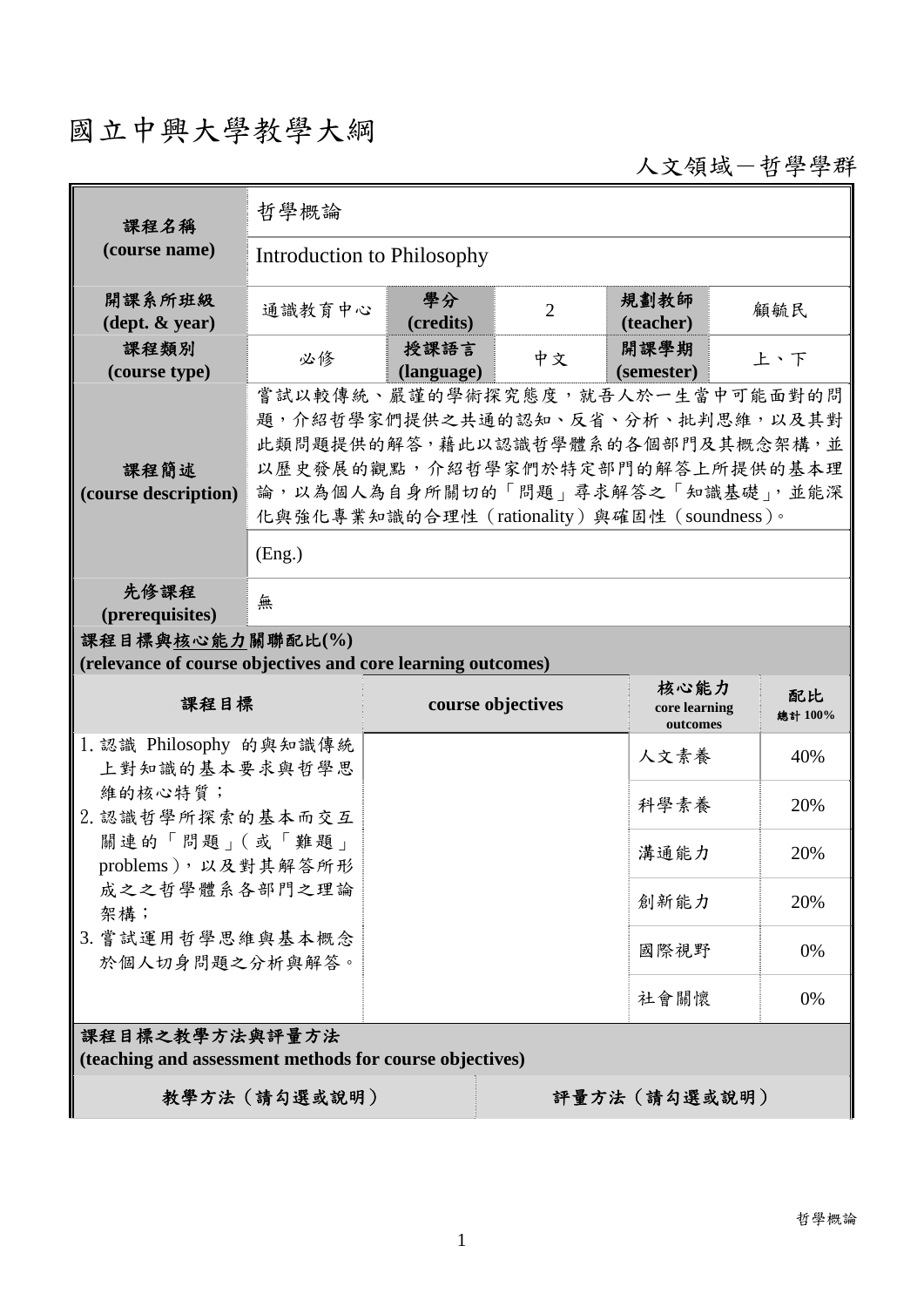| 講授                                                                   | □紙筆測驗                 |  |  |  |  |
|----------------------------------------------------------------------|-----------------------|--|--|--|--|
| 討論                                                                   | □書面報告 (包含自評)          |  |  |  |  |
| □專題探討                                                                | □口頭報告(討論過程中口頭陳述的表現)   |  |  |  |  |
|                                                                      | □出席狀況 (學習參與的積極度與敬業態度) |  |  |  |  |
|                                                                      |                       |  |  |  |  |
| 授課內容(單元名稱與內容、習作/考試進度、備註)                                             |                       |  |  |  |  |
| (course content and homework/tests schedule)                         |                       |  |  |  |  |
| ■緒言:                                                                 |                       |  |  |  |  |
| 一、哲學之名義:                                                             |                       |  |  |  |  |
| 二、哲學的思維特質:                                                           |                       |  |  |  |  |
| 三、哲學與日常生活的關係:                                                        |                       |  |  |  |  |
| 四、哲學與其他知識形態及專業學科的關係:                                                 |                       |  |  |  |  |
| 五、哲學理論體系:                                                            |                       |  |  |  |  |
| 1. 知識旨趣:                                                             |                       |  |  |  |  |
| 2. 傳統哲學理論系:                                                          |                       |  |  |  |  |
| 3. 分工專精時代中的哲學部門:                                                     |                       |  |  |  |  |
| 壹、知識與邏輯 (logics)、知識學 (epistemology) 或知識論 (theory of knowledge)       |                       |  |  |  |  |
| ● 上大學所為何來?                                                           |                       |  |  |  |  |
| 一、哲學與知識傳統:知識的本質與生成                                                   |                       |  |  |  |  |
| 二、邏輯學 (理則學)與邏輯基本概念                                                   |                       |  |  |  |  |
| 三、知識學:客觀、普遍、必然的真理如何可能?:理性與經驗之間                                       |                       |  |  |  |  |
| 四、 哲學與科學之間:                                                          |                       |  |  |  |  |
| 貳、形上學 (metaphysics)                                                  |                       |  |  |  |  |
| ● 「邪惡的地球?」、「天地不仁?」— 如何「觀」(viewing)「世界」?                              |                       |  |  |  |  |
| 一、存有學 (ontology)                                                     |                       |  |  |  |  |
| 二、宇宙學 (cosmology) 或自然哲學 (natural philosophy)                         |                       |  |  |  |  |
| 三、理性神學 (rational theology): 兼談宗教哲學 (religious ph. & ph. of religion) |                       |  |  |  |  |
| 四、形上學之為任何學科的「預設之學」(a discipline of any presuppositions)              |                       |  |  |  |  |
| 參、人學 (anthropology) 與人性論 (theory of human nature)                    |                       |  |  |  |  |
| ● 「人之初 性本善 性相近 習相遠」?                                                 |                       |  |  |  |  |
| 一、人的生命原理                                                             |                       |  |  |  |  |
| 二、人的基本生命機能與運作歷程                                                      |                       |  |  |  |  |
| 三、認知心理歷程                                                             |                       |  |  |  |  |
| 四、人的自然傾向                                                             |                       |  |  |  |  |
| 五、人的群性                                                               |                       |  |  |  |  |
| 肆、倫理學 (ethics) 或道德哲學 (moral philosophy)                              |                       |  |  |  |  |
| ● 「反貪腐公投」?!                                                          |                       |  |  |  |  |
| 一、人生價值的追尋與「道德」的興起:幸福與善惡                                              |                       |  |  |  |  |
| 二、善惡判準 (criteria) 問題                                                 |                       |  |  |  |  |
| 三、道德行為分析                                                             |                       |  |  |  |  |
| 四、德 (virtues) 與人生準則                                                  |                       |  |  |  |  |
| 五、人權與道德:社會政治哲學的倫理學向度                                                 |                       |  |  |  |  |
| 六、當代人生困境與道德抉擇                                                        |                       |  |  |  |  |
| 伍、美學 (aesthetics) 與藝術哲學 (philosophy of art)                          |                       |  |  |  |  |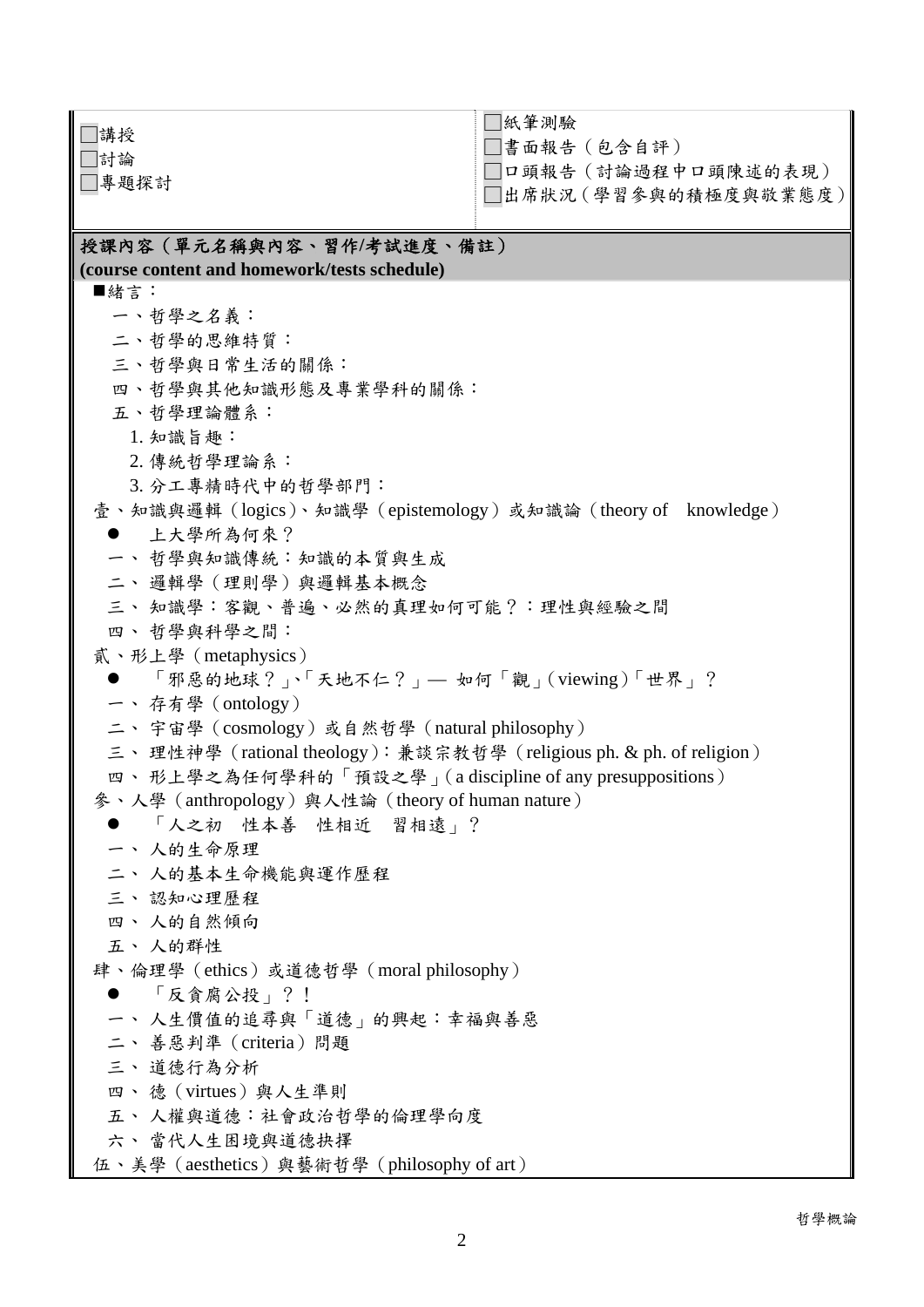「蒙娜麗莎 妳笑什麼?!」 一、 「美」:感性與理性之間 二、 美的本質: 三、 美及其表現形式: 四、 藝術作品的創作與品鑑: 陸、學術分工精細時代中的特殊哲學 柒、結語:價值追尋與哲學思維 教科書與參考書目(書名、作者、書局、代理商、說明) **(textbook & other references)** 1. 唐君毅,《哲學概論》,台北:台灣學生書局。 2. 唐君毅,《生命存在與心靈境界》,台北:台灣學生書局。 3. 牟宗三,《生命的學問》,台北:三民書局。 4. 牟宗三,《中國哲學的特質》,台北:台灣學生書局。 5. 方東美,《科學、哲學與人生》,台北:黎明文化。 6. 方東美,《中國人生哲學》,台北:黎明文化。 7. 羅光,《哲學與生活》,台北:時報文化。 8. 黎建球,《人生哲學》,台北:三民書局。 9. 勞思光,《中國哲學史》,台北:三民書局。 10. 張世珊,《科學法學、科學倫理學》,台北:淑馨。 11. 洪健全基金會編,《人生價值與社會倫理》,台北:洪健全基金會。 12. 鄭曉江,《生命終點的學問》,台北:正中書局。 13. 艾德勒 ( Adler, Mortimer J. ) ,《六大觀念》,蔡坤鴻 譯,台北:聯經。 14. 關永中,《認識論》(一、二),台北:五南。 15. Gordon Graham,《當代社會哲學》,黃藿譯,台北:桂冠圖書。 16. F. Thilly,《西洋哲學史》,陳正謨譯,台北:台灣商務印書館。 17. 孫效智、沈清松等,《哲學概論》,台北:五南。 18. 傅佩榮,《哲學與人生》,台北:天下文化。 19. 楊劍豐等,《哲學與人生》,台北:揚智。 20. A. M. Jaggar (ed.), "Living With Contradiction," Westview, 1994. 21. S. E. Stumpf, "Philosophy: History & Problem," 4th ed., McGraw-Hill, 1989. 22. B. Almond & P. Hill, "Applied Philosophy," Routledge, 1991. 23. R. Billington, "Living Philosophy," Routledge, 1993. 24. O. Hanfling, "Life and Meaning," Blackwell, 1987. 25. Peter W. F. Davies, ed., "Current Issues in Business Ethics", Routlege, 1997. 26. James Fieser, Norman Lillegard, "A historical introduction to philosophy," New York :Oxford University Press, 2002. 27. Nigel Warburton, "Philosophy :the essential study guide,"London: Routledge , 2004. 28. Stanley Cavell, "Philosophy: the day after tomorrow,"Cambridge, Mass. :Belknap Press of Harvard University Press,c2005. 課程教材(教師個人網址請列在本校內之網址) **(teaching aids & teacher's website)**  http://web.nchu.edu.tw/pweb/users/ymguh1954/

E-Campus 系統

## 課程輔導時間